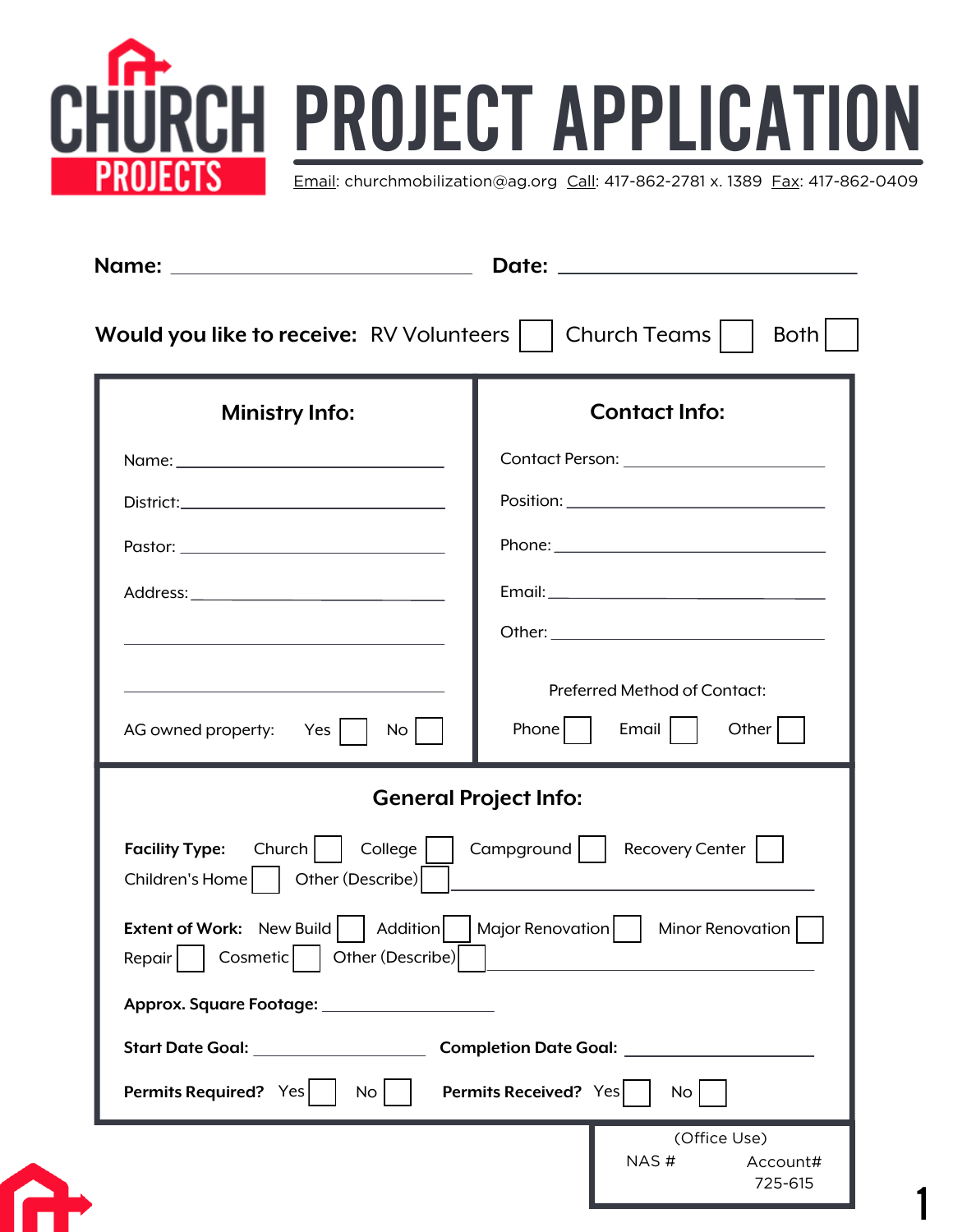## FILL OUT FOR RV VOLUNTEERS

| Describe the work you need and how it will impact your ministry:                                                                          |  |  |
|-------------------------------------------------------------------------------------------------------------------------------------------|--|--|
|                                                                                                                                           |  |  |
|                                                                                                                                           |  |  |
|                                                                                                                                           |  |  |
|                                                                                                                                           |  |  |
| Labor:                                                                                                                                    |  |  |
| Describe any work done by/involvement of a local contractor:                                                                              |  |  |
|                                                                                                                                           |  |  |
| Does any work require a state licensed worker, per your local authority? Yes<br><b>No</b>                                                 |  |  |
| Do you have members of your ministry that can assist? Yes<br>No<br>♯:                                                                     |  |  |
| Are there any specific skills you need?                                                                                                   |  |  |
| Hookups:                                                                                                                                  |  |  |
| Anticipated number of full RV Hookups (50 amp electrical, water, & sewer):                                                                |  |  |
| Are Hookups: On site<br>Off site                                                                                                          |  |  |
| Have you verified if city/county allows RVs to be parked on site? Yes<br><b>No</b>                                                        |  |  |
| Do you need RVers to assist you in installing Hookups? Yes<br>No                                                                          |  |  |
| <b>Finances:</b>                                                                                                                          |  |  |
| Average Church Attendance:<br>Annual General Fund Income:                                                                                 |  |  |
|                                                                                                                                           |  |  |
| <b>Estimated Project Costs:</b>                                                                                                           |  |  |
| Have Plenty<br>Somewhat<br>How tight is the budget? Very Tight<br>Church Loan (approved)<br>How will the project be funded? Building Fund |  |  |

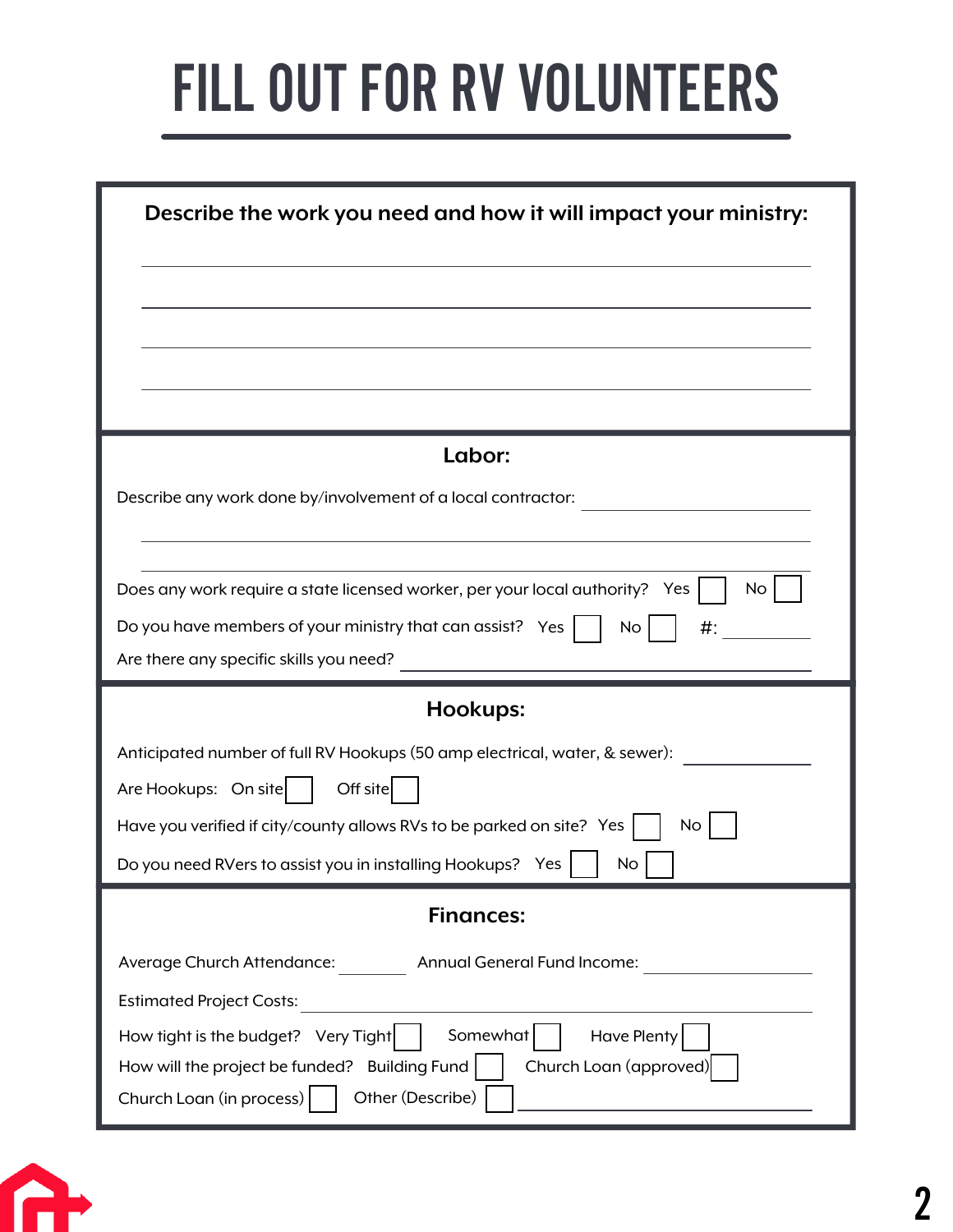## FILL OUT FOR CHURCH TEAMS

| Describe the work you need and how it will impact your ministry:                                                                                                                     |  |  |
|--------------------------------------------------------------------------------------------------------------------------------------------------------------------------------------|--|--|
|                                                                                                                                                                                      |  |  |
|                                                                                                                                                                                      |  |  |
|                                                                                                                                                                                      |  |  |
| <b>Additional Details:</b>                                                                                                                                                           |  |  |
|                                                                                                                                                                                      |  |  |
|                                                                                                                                                                                      |  |  |
| Do you have members of your ministry that can assist? Yes $\vert$<br>No <sub>1</sub><br>$\#$ :<br>Do you have the finances to start and complete this project?<br>Yes  <br><b>No</b> |  |  |
| Travel/Lodging:                                                                                                                                                                      |  |  |
| Nearest Airport: Nearest Airport:                                                                                                                                                    |  |  |
| Please Provide 2 Suggested Hotels (include address, distance, and approx. nightly rate):                                                                                             |  |  |
| Hotel 1:<br>the control of the control of the control of the control of the control of the control of                                                                                |  |  |
| Hotel 2:                                                                                                                                                                             |  |  |
| Are you able to provide meals for incoming teams:<br>Some<br>Yes<br>No<br>Are there any other lodging options available to incoming teams?                                           |  |  |
|                                                                                                                                                                                      |  |  |

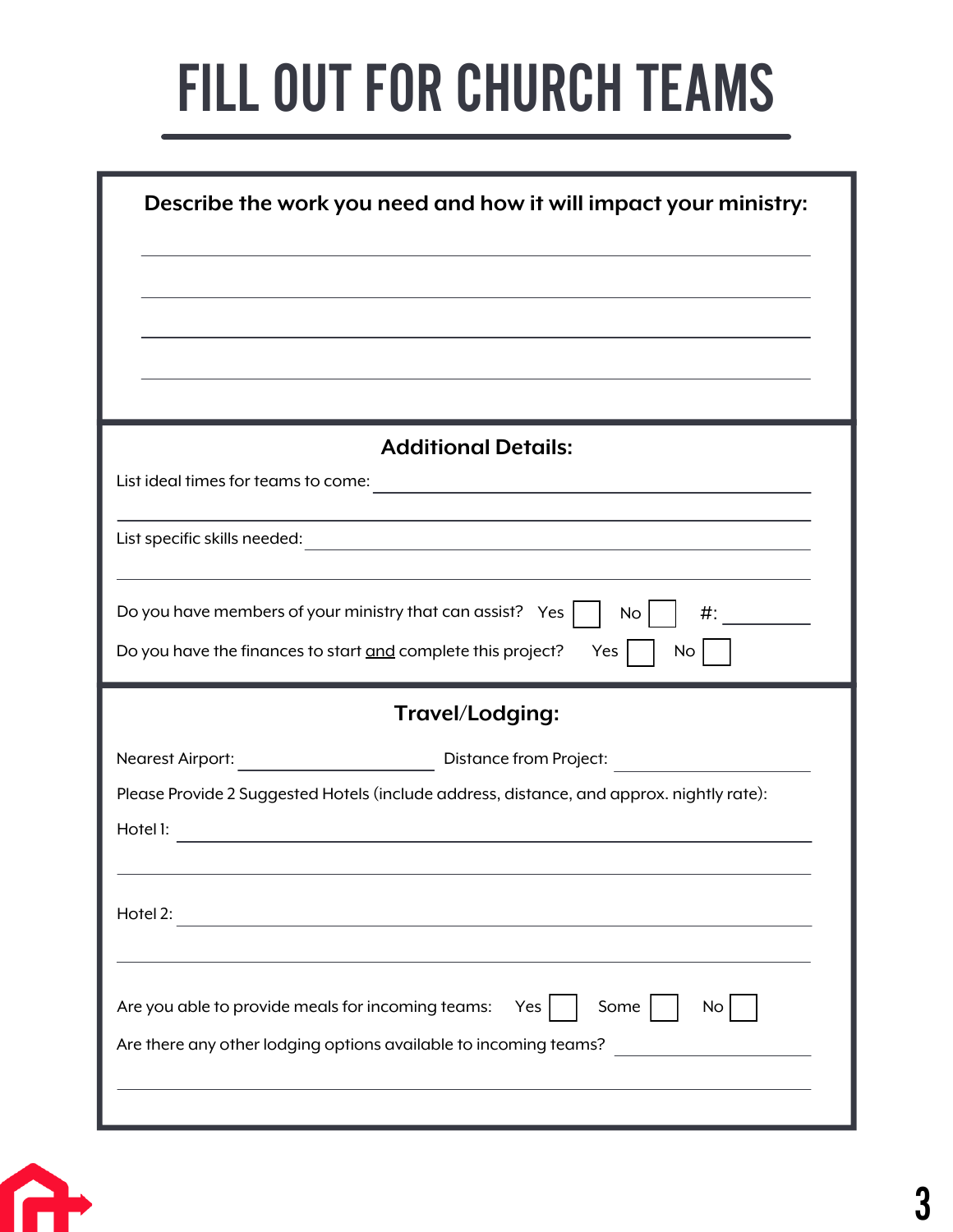### **MINISTRY OPPORTUNITIES**

| Describe other opportunities for ministry participation: |
|----------------------------------------------------------|
|                                                          |
|                                                          |
|                                                          |
|                                                          |

### SIGNATURES

I attest that all information in this application is, to my knowledge, accurate. I give permission for the information in this application to be given to potential Church Teams and RV Volunteers. I have read, and agree to the stipulations in the "Additional Info" page (5).

#### **Senior Pastor/Director's Signature:**

**Printed Name:**

Project's receiving RV Volunteers require the signatures of two members of the Board of Trustees/Deacons:

| Signature #1:        |  |
|----------------------|--|
| <b>Printed Name:</b> |  |
| Signature #2:        |  |
| <b>Printed Name:</b> |  |